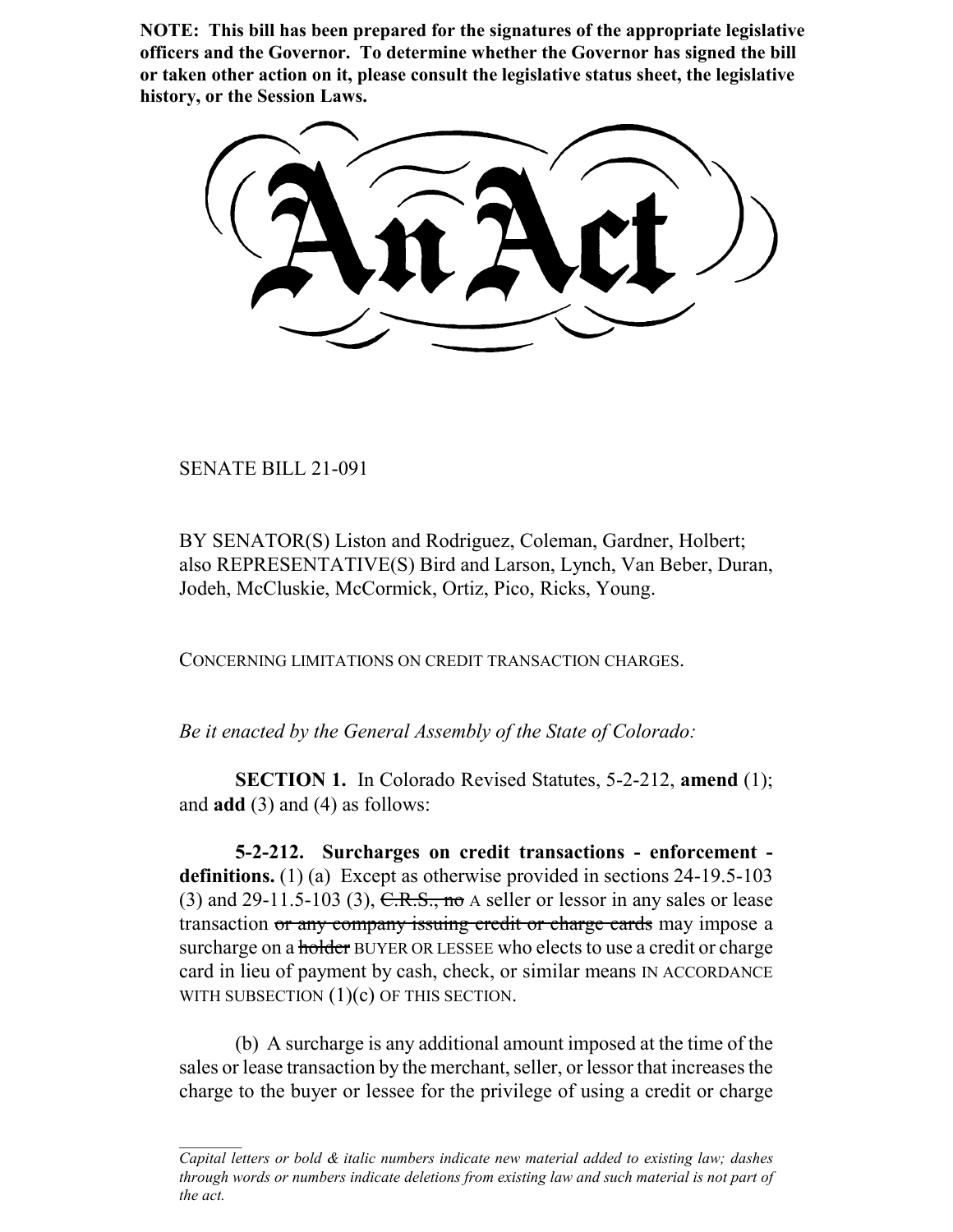card.

(c) A SELLER OR LESSOR MAY IMPOSE A SURCHARGE PURSUANT TO EITHER SUBSECTION  $(1)(c)(I)$  OR  $(1)(c)(II)$  OF THIS SECTION AS FOLLOWS:

(I) AN AMOUNT NOT TO EXCEED TWO PERCENT OF THE TOTAL COST TO THE BUYER OR LESSEE FOR THE SALES OR LEASE TRANSACTION.A SELLER OR LESSOR THAT IMPOSES A SURCHARGE ON CREDIT OR CHARGE CARDS SHALL POST SIGNAGE AT THE SELLER'S OR LESSOR'S PREMISES IN A MANNER THAT IS VISIBLE TO CUSTOMERS OR, FOR A SALES OR LEASE TRANSACTION MADE ONLINE, DISPLAY BEFORE AN ONLINE CUSTOMER'S COMPLETION OF THE SALES OR LEASE TRANSACTION IN A MANNER THAT IS VISIBLE TO THE ONLINE CUSTOMER, THE FOLLOWING LANGUAGE:

**TO COVER THE COST OF PROCESSING A CREDIT OR CHARGE CARD TRANSACTION, AND PURSUANT TO SECTION 5-2-212, COLORADO REVISED STATUTES, A SELLER OR LESSOR MAY IMPOSE A PROCESSING SURCHARGE IN AN AMOUNT NOT TO EXCEED 2% OF THE TOTAL PAYMENT MADE FOR GOODS OR SERVICES PURCHASED OR LEASED BY USE OF A CREDIT OR CHARGE CARD. A SELLER OR LESSOR SHALL NOT IMPOSE A PROCESSING SURCHARGE ON PAYMENTS MADE BY USE OF CASH, A CHECK, OR A DEBIT CARD OR REDEMPTION OF A GIFT CARD.**

(II) (A) AN AMOUNT NOT TO EXCEED THE MERCHANT DISCOUNT FEE THAT THE SELLER OR LESSOR INCURS IN PROCESSING THE SALES OR LEASE TRANSACTION. THE SELLER OR LESSOR OR THE SELLER'S OR LESSOR'S SERVICE PROVIDER SHALL CALCULATE THE SURCHARGE AT AN AMOUNT NOT TO EXCEED THE ACTUAL AMOUNT PAID TO THE PROCESSOR OR SERVICE PROVIDER TO PROCESS THE TRANSACTION.

(B) A SELLER OR LESSOR SHALL POST SIGNAGE AT THE SELLER'S OR LESSOR'S PREMISES IN A MANNER THAT IS VISIBLE TO CUSTOMERS OR, FOR A SALES OR LEASE TRANSACTION MADE ONLINE, DISPLAY BEFORE AN ONLINE CUSTOMER'S COMPLETION OF THE SALES OR LEASE TRANSACTION IN A MANNER THAT IS VISIBLE TO THE ONLINE CUSTOMER, THE FOLLOWING LANGUAGE:

## **TO COVER THE COST OF PROCESSING A CREDIT OR CHARGE**

## PAGE 2-SENATE BILL 21-091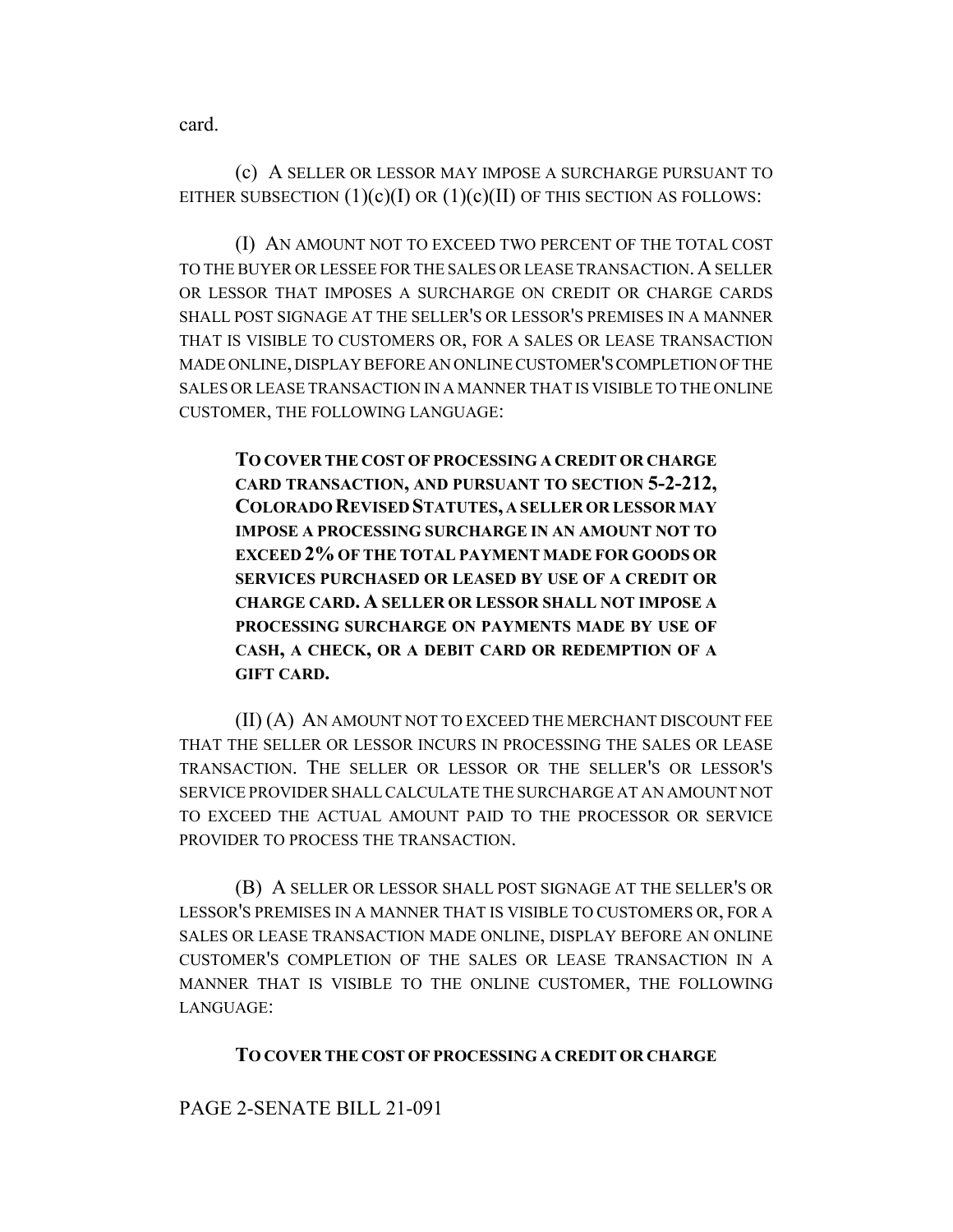**CARD TRANSACTION, AND PURSUANT TO SECTION 5-2-212, COLORADO REVISED STATUTES, A SELLER OR LESSOR MAY IMPOSE A PROCESSING SURCHARGE IN AN AMOUNT NOT TO EXCEED THE MERCHANT DISCOUNT FEE THAT THE SELLER OR LESSOR INCURS IN PROCESSING THE SALES OR LEASE TRANSACTION. A SELLER OR LESSOR SHALL NOT IMPOSE A PROCESSING SURCHARGE ON PAYMENTS MADE BY USE OF CASH, A CHECK, OR A DEBIT CARD OR REDEMPTION OF A GIFT CARD.**

(C) THE SERVICE PROVIDER MAY PROVIDE THE SELLER OR LESSOR WITH THE MEANS TO MAKE THE DISCLOSURE REQUIRED BY THIS SUBSECTION  $(1)(c)(II).$ 

(d) FOR ANY GOODS OR SERVICES PURCHASED OR LEASED THROUGH PAYMENT BY CREDIT OR CHARGE CARD, THE SELLER, LESSOR, OR SERVICE PROVIDER SHALL PROVIDE AS A SEPARATE LINE ITEM ON THE CUSTOMER'S RECEIPT THE SURCHARGE AMOUNT IMPOSED PURSUANT TO SUBSECTION  $(1)(c)$  OF THIS SECTION.

(e) A SELLER OR LESSOR MAY IMPOSE ONLY A SINGLE CREDIT OR CHARGE CARD SURCHARGE PER SALES OR LEASE TRANSACTION PURSUANT TO SUBSECTION  $(1)(a)$  OF THIS SECTION.

(f) A SELLER OR LESSOR SHALL NOT IMPOSE A SURCHARGE IF A CUSTOMER ELECTS TO PAY FOR GOODS OR SERVICES BY:

(I) USING CASH OR A CHECK;

(II) USING A DEBIT CARD, WHETHER OR NOT A PERSONAL IDENTIFICATION NUMBER IS USED;

(III) PROCESSING A PAYMENT AS A DEBIT PAYMENT; OR

(IV) REDEEMING A GIFT CARD.

 $\left(\mathbf{c}\right)$  (g) For purposes of this section, AS USED IN THIS SUBSECTION (1):

(I) "Charge card" includes those cards pursuant to which unpaid balances are payable on demand.

PAGE 3-SENATE BILL 21-091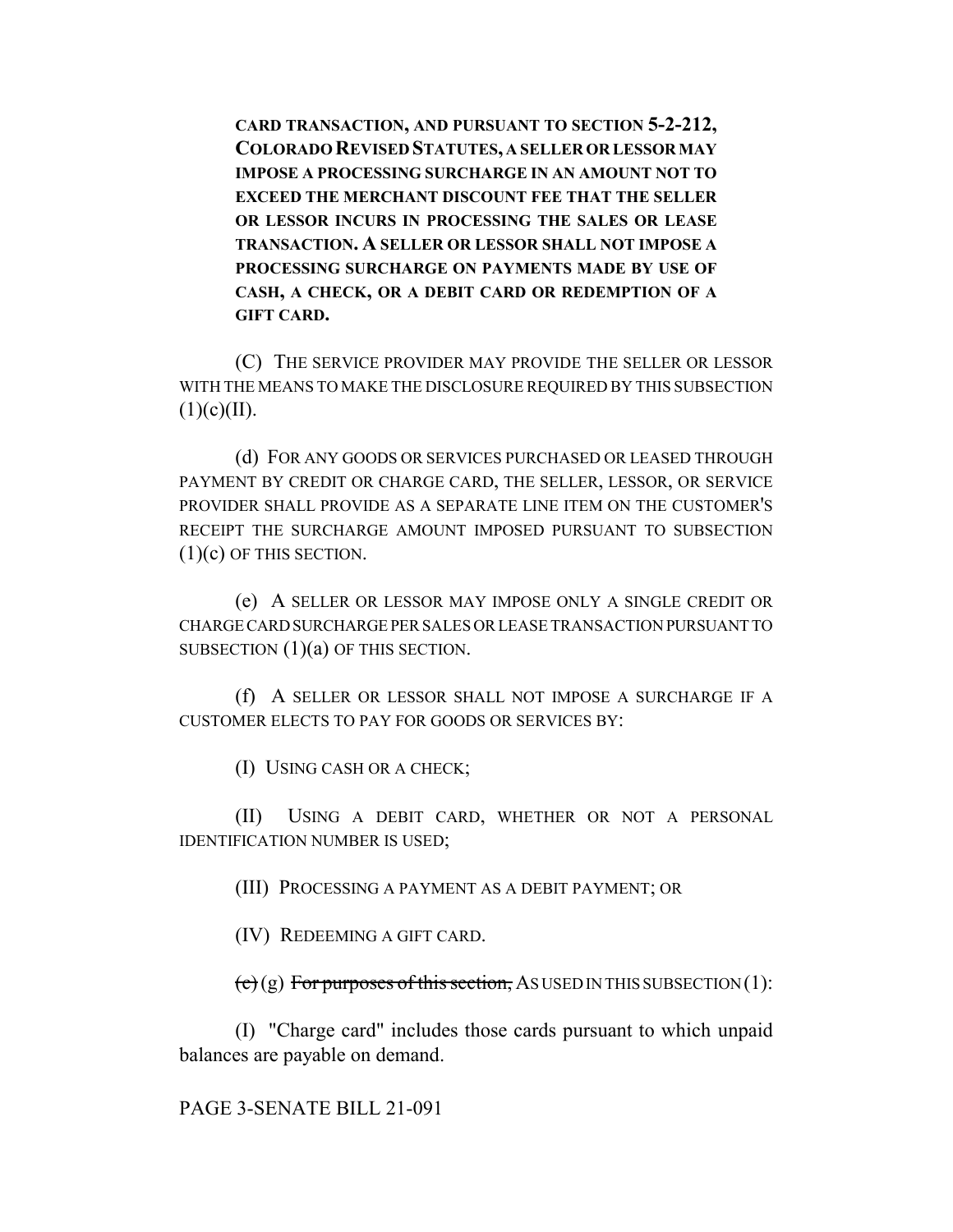(II) "MERCHANT DISCOUNT FEE" MEANS THE ACTUAL FEE, EXPRESSED AS A PERCENTAGE OR FIXED AMOUNT OF THE TOTAL TRANSACTION AMOUNT, THAT A SELLER OR LESSOR PAYS ITS PROCESSOR OR SERVICE PROVIDER TO PROCESS THE TRANSACTION.

(3) (a) A SELLER OR LESSOR WHO VIOLATES THIS SECTION:

(I) VIOLATES THE CODE; AND

(II) IS SUBJECT TO LIABILITY AS A CREDITOR UNDER THE CODE.

(b) FOR PURPOSES OF LIABILITY FOR A VIOLATION OF THIS SECTION, A BUYER OR LESSEE IS A CONSUMER.

(4) A SELLER OR LESSOR MAY IMPOSE A SURCHARGE UNDER THIS SECTION REGARDLESS OF ANY CONTRACT OR AGREEMENT THAT THE SELLER OR LESSOR ENTERS INTO ON OR AFTER THE EFFECTIVE DATE OF THIS SUBSECTION (4).

**SECTION 2.** In Colorado Revised Statutes, 11-110-114, **amend** (2) as follows:

**11-110-114. Multiple locations.** (2) Each licensee may, without violating section  $5-2-212$ , notwithstanding whether or not a facility or mode only accepts credit cards, conduct business through physical and electronic facilities, including by telephone and internet, and may charge a different price for the provision of services based upon the type of facility or mode of services used in the transaction. so long as the price for the service within a single such facility or mode is not greater for a credit card than for other forms of payment.

**SECTION 3. Act subject to petition - effective date.** This act takes effect July 1, 2022; except that, if a referendum petition is filed pursuant to section 1 (3) of article V of the state constitution against this act or an item, section, or part of this act within the ninety-day period after final adjournment of the general assembly, then the act, item, section, or part will not take effect unless approved by the people at the general election to be